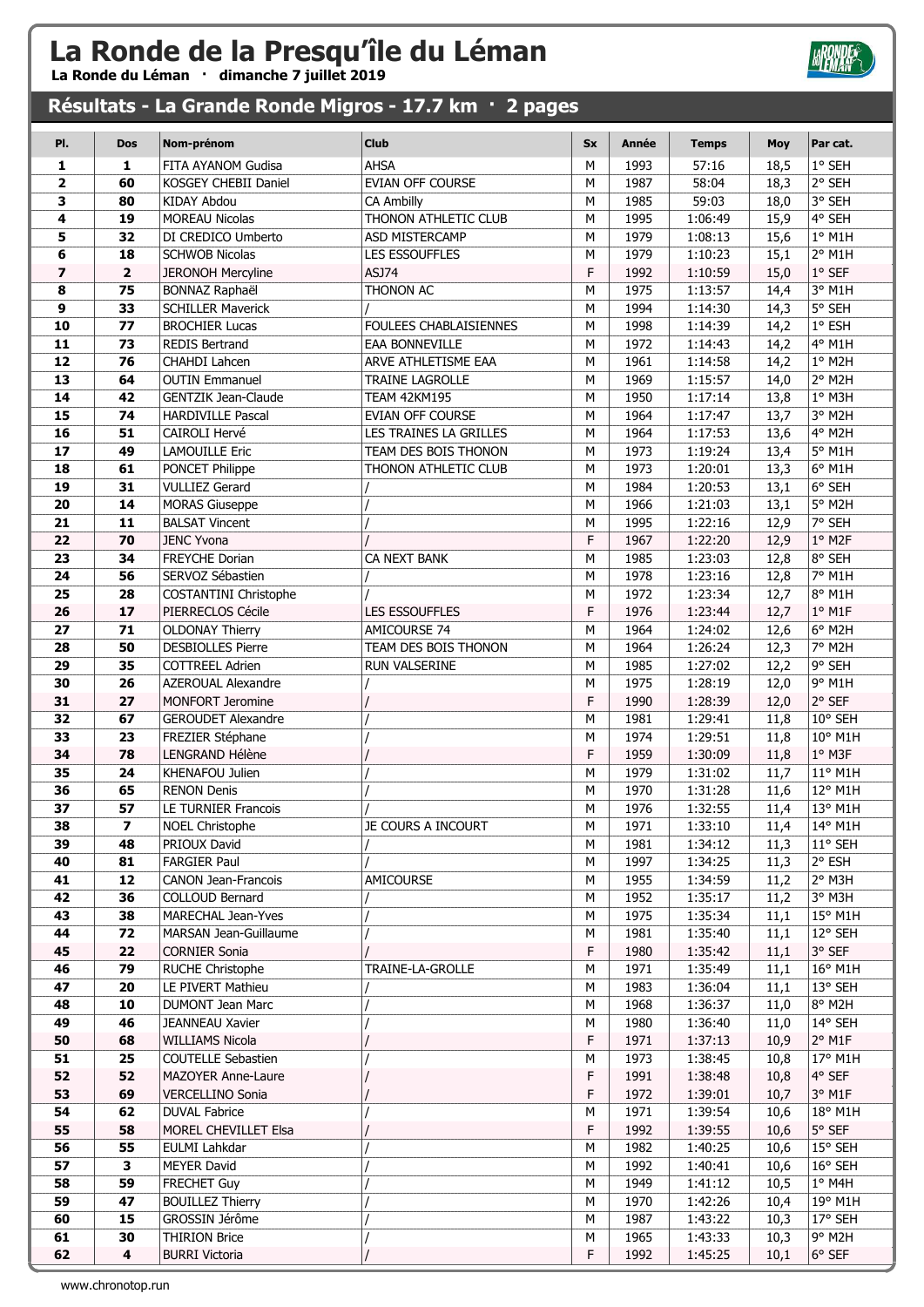| PI. | <b>Dos</b> | Nom-prénom                    | <b>Club</b>            | <b>Sx</b> | Année | <b>Temps</b> | Moy  | Par cat.                    |
|-----|------------|-------------------------------|------------------------|-----------|-------|--------------|------|-----------------------------|
| 63  | 63         | THIERY Eléna                  |                        | F         | 1989  | 1:46:08      | 10,0 | 7° SEF                      |
| 64  | 37         | <b>DEMOLIS Cyril</b>          |                        | M         | 1987  | 1:48:05      | 9,8  | 18° SEH                     |
| 65  | 45         | <b>ROTH Emmanuel</b>          |                        | M         | 1965  | 1:48:05      | 9,8  | $10^{\circ}$ M2H            |
| 66  | 21         | <b>AVOCAT-MAULAZ Francois</b> |                        | M         | 1985  | 1:48:08      | 9,8  | 19° SEH                     |
| 67  | 29         | <b>RONDEY Cedric</b>          |                        | M         | 1982  | 1:48:55      | 9,8  | 20° SEH                     |
| 68  | 39         | <b>BORDAGARAY Iban</b>        |                        | M         | 1983  | 1:56:06      | 9,2  | 21° SEH                     |
| 69  | 9          | <b>DUMONT Marie</b>           |                        | F         | 1967  | 1:56:34      | 9,1  | $2^{\circ}$ M <sub>2F</sub> |
| 70  | 6          | POLL Jade                     |                        | F         | 1990  | 1:56:34      | 9,1  | 8° SEF                      |
| 71  | 8          | MIDROIT Maëllie               |                        | F         | 1990  | 1:56:35      | 9,1  | 9° SEF                      |
| 72  | 54         | <b>CORBOZ Daniel</b>          | <b>SEPASIMPOSSIBLE</b> | M         | 1956  | 2:02:26      | 8,7  | $4^{\circ}$ M3H             |
| 73  | 40         | <b>SOK Francois</b>           |                        | M         | 1979  | 2:10:24      | 8,1  | $20^{\circ}$ M1H            |
| 74  | 53         | <b>TABARY Michele</b>         |                        | F         | 1947  | 2:18:43      | 7,7  | $1°$ M4F                    |
| 75  | 5          | DADOUN Jonathan               |                        | M         | 1979  | 2:22:04      | 7,5  | $21^{\circ}$ M1H            |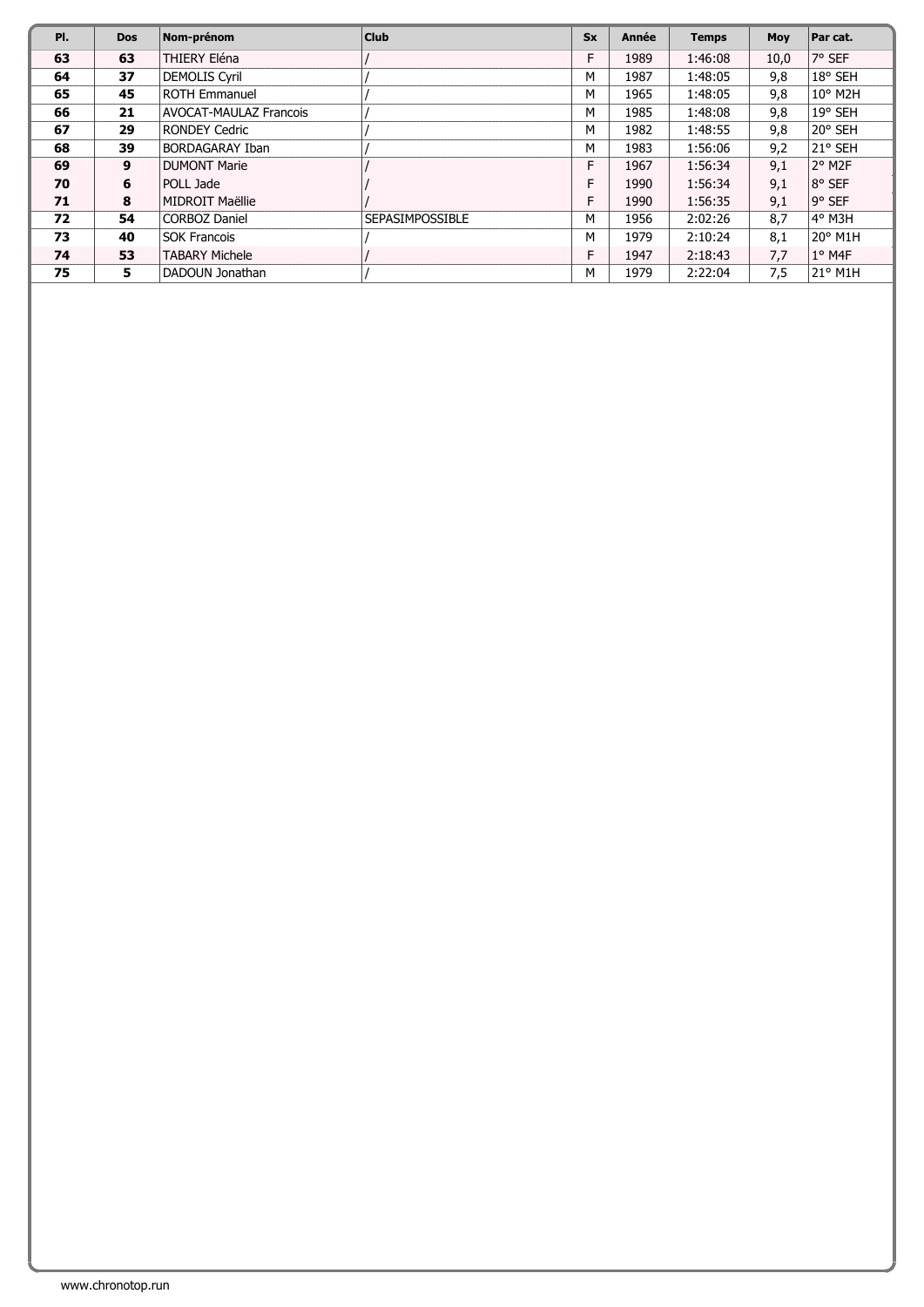La Ronde du Léman · dimanche 7 juillet 2019

### Résultats - La Ronde Léman Property - 12.3 km · 2 pages

| PI.                     | <b>Dos</b> | Nom-prénom                                       | <b>Club</b>                | <b>Sx</b> | Année        | <b>Temps</b>   | <b>Moy</b>   | Par cat.         |
|-------------------------|------------|--------------------------------------------------|----------------------------|-----------|--------------|----------------|--------------|------------------|
| 1                       | 152        | <b>MELI Ezekiel</b>                              | <b>AHSA</b>                | M         | 1984         | 37:53          | 19,5         | 1° SEH           |
| $\overline{\mathbf{2}}$ | 267        | SALOMON Kidana                                   |                            | M         | 1990         | 38:01          | 19,4         | 2° SEH           |
| 3                       | 266        | SHUMBI Kasim                                     | AHSA                       | M         | 1987         | 40:37          | 18,2         | 3° SEH           |
| 4                       | 243        | <b>JULLIARD Martin</b>                           | EVIAN OFF COURSE           | M         | 1983         | 42:30          | 17,4         | 4° SEH           |
| 5                       | 187        | <b>GARCIA Maxime</b>                             | CS PROVINS ATHLETISME      | M         | 1977         | 44:51          | 16,5         | $1°$ M1H         |
| 6                       | 248        | VANHAESEBROUCK Romain                            | <b>VANESS EVENTS</b>       | M         | 1991         | 45:39          | 16,2         | 5° SEH           |
| $\overline{\mathbf{z}}$ | 235        | <b>CUTTAZ Alexandre</b>                          | <b>ASPTT ANNECY</b>        | M         | 1975         | 46:54          | 15,7         | 2° M1H           |
| 8                       | 257        | <b>VAUTEY Clément</b>                            | LES FOULEES CHABLAISIENNES | M         | 1994         | 47:05          | 15,7         | 6° SEH           |
| 9                       | 188        | SENIGUER Nabil                                   | TEAM DES BOIS THONON       | M         | 1973         | 47:34          | 15,5         | 3° M1H           |
| 10                      | 241        | <b>MORIN Clément</b>                             | TEAM DES BOIS THONON       | M         | 1978         | 47:51          | 15,4         | 4° M1H           |
| 11                      | 216        | CETTOUR-BARON Raphael                            |                            | M         | 1984         | 49:19          | 15,0         | 7° SEH           |
| 12                      | 223        | <b>ROY Corinne</b>                               | EAA BONNEVILLE             | F         | 1966         | 49:30          | 14,9         | 1° M2F           |
| 13                      | 270        | KURNAZ Ranadan                                   |                            | M         | 1961         | 50:30          | 14,6         | 1° M2H           |
| 14                      | 222        | <b>DECHEVRENS Alain</b>                          | TRAINE-LA-GROLLE           | M         | 1959         | 50:32          | 14,6         | 1° M3H           |
| 15                      | 268        | <b>FARGIER Guillaume</b>                         |                            | M         | 1981         | 50:55          | 14,5         | 8° SEH           |
| 16                      | 219        | <b>RICKLIN Francis</b>                           | EVIAN OFF COURSE           | M         | 1989         | 51:22          | 14,4         | 9° SEH           |
| 17                      | 212        | <b>VALLAS Marc</b>                               | LES FOULEES CHABLAISIENNES | M         | 1963         | 52:20          | 14,1         | 2° M2H           |
| 18                      | 229        | <b>MOUROUX Guillaume</b>                         |                            | M         | 1975         | 52:55          | 14,0         | 5° M1H           |
| 19                      | 192        | NOVEL Grégory                                    | <b>BANQUE HERITAGE</b>     | M         | 1977         | 53:09          | 13,9         | 6° M1H           |
| 20                      | 244        | <b>SCIE Antoine</b>                              | ASJ74                      | M         | 1995         | 53:11          | 13,9         | 10° SEH          |
| 21                      | 183        | DI CREDICO Domenico                              |                            | M         | 1984         | 54:00          | 13,7         | 11° SEH          |
| 22                      | 168        | <b>NGUYEN TRONG Cyril</b>                        |                            | M         | 1966         | 54:13          | 13,6         | 3° M2H           |
| 23                      | 180        | <b>MERCIER Franck</b>                            | LES FOULEES CHABLAISIENNES | M         | 1970         | 54:41          | 13,5         | 7° M1H           |
| 24                      | 189        | PICARD Benoit                                    | LES FOULEES CHABLAISIENNES | M         | 1985         | 55:42          | 13,3         | 12° SEH          |
| 25                      | 211        | <b>PREMAT Yves</b>                               |                            | M         | 1952         | 55:54          | 13,2         | 2° M3H           |
| 26                      | 227        | <b>BALLABRIGA Manuel</b>                         |                            | M         | 1975         | 56:04          | 13,2         | 8° M1H           |
| 27                      | 214        | <b>VUARAMBON Samuel</b>                          | <b>BOEGE</b>               | M         | 1972         | 56:04          | 13,2         | 9° M1H           |
| 28                      | 220        | <b>CUVELLIER Philippe</b>                        | COURIR A GRAVELINES        | M         | 1963         | 56:43          | 13,0         | 4° M2H           |
| 29                      | 242        | <b>THOMASSIN Matthieu</b>                        | TEAM DES BOIS THONON       | M         | 1981         | 57:09          | 12,9         | 13° SEH          |
| 30                      | 173        | <b>AUGSBURGER Clair</b>                          |                            | M         | 1988         | 57:38          | 12,8         | 14° SEH          |
| 31<br>32                | 225<br>236 | <b>BOUVET Laurent</b><br><b>CUTTAZ Alexandra</b> | <b>ASPTT ANNECY</b>        | M<br>F    | 1965<br>1969 | 58:07<br>58:16 | 12,7         | 5° M2H<br>2° M2F |
| 33                      | 208        | <b>SECCO Patrick</b>                             |                            | M         | 1954         | 59:04          | 12,7<br>12,5 | 3° M3H           |
| 34                      | 253        | <b>BOUDERBANE Hocine</b>                         |                            | M         | 1982         | 59:04          | 12,5         | 15° SEH          |
| 35                      | 247        | CARGILL Magali                                   |                            | F         | 1974         | 59:14          | 12,5         | $1^{\circ}$ M1F  |
| 36                      | 217        | <b>CHARTOIS Laurent</b>                          |                            | M         | 1970         | 59:15          | 12,5         | 10° M1H          |
| 37                      | 237        | LE GRAND ROY Philippe                            |                            | М         | 1957         | 59:42          | 12,4         | 4° M3H           |
| 38                      | 202        | <b>WYPYCH Natacha</b>                            |                            | F         | 1973         | 59:43          | 12,4         | $2°$ M1F         |
| 39                      | 207        | SECCO Lucienne                                   |                            | F         | 1958         | 59:58          | 12,3         | $1°$ M3F         |
| 40                      | 233        | <b>LINIGER Christine</b>                         | AMICOURSE                  | F         | 1973         | 1:00:09        | 12,3         | 3° M1F           |
| 41                      | 246        | <b>PESCHOT Regis</b>                             |                            | M         | 1956         | 1:00:10        | 12,3         | 5° M3H           |
| 42                      | 201        | <b>HERNANDEZ Federico</b>                        |                            | M         | 1974         | 1:00:11        | 12,3         | 11° M1H          |
| 43                      | 175        | CAFFI Jérémy                                     |                            | M         | 1987         | 1:00:33        | 12,2         | 16° SEH          |
| 44                      | 221        | <b>GODART Yannick</b>                            | <b>AMICOURSE</b>           | M         | 1970         | 1:00:58        | 12,1         | 12° M1H          |
| 45                      | 256        | <b>VERNAZ Michel</b>                             |                            | М         | 1968         | 1:01:00        | 12,1         | 6° M2H           |
| 46                      | 218        | <b>LECOYER Amélie</b>                            | <b>SPORT PROGRES</b>       | F         | 1978         | 1:01:19        | 12,0         | 4° M1F           |
| 47                      | 191        | <b>MERCIER Eddie</b>                             |                            | M         | 1966         | 1:02:08        | 11,9         | 7° M2H           |
| 48                      | 252        | <b>COUTANT Loic</b>                              |                            | M         | 1979         | 1:02:24        | 11,8         | 13° M1H          |
| 49                      | 230        | MATRINGE Yann                                    |                            | M         | 1970         | 1:02:40        | 11,8         | 14° M1H          |
| 50                      | 228        | JOIRE Damien                                     |                            | М         | 1981         | 1:03:17        | 11,7         | 17° SEH          |
| 51                      | 240        | NOVELLO Davide                                   |                            | M         | 1977         | 1:03:28        | 11,6         | 15° M1H          |
| 52                      | 226        | <b>WAUGHRAY Dominic</b>                          |                            | M         | 1969         | 1:04:22        | 11,5         | 8° M2H           |
| 53                      | 169        | <b>MOUTHON Franck</b>                            |                            | M         | 1965         | 1:04:29        | 11,4         | 9° M2H           |
| 54                      | 231        | <b>FILLION Corinne</b>                           | LES FOULEES CHABLAISIENNES | F         | 1970         | 1:04:40        | 11,4         | $5^{\circ}$ M1F  |
| 55                      | 232        | LINIGER Jean-Marc                                | AMICOURSE                  | M         | 1963         | 1:04:42        | 11,4         | 10° M2H          |
| 56                      | 204        | SPALDRETTI Karine                                |                            | F         | 1985         | 1:05:09        | 11,3         | $1°$ SEF         |
| 57                      | 250        | <b>BERTHIER Romain</b>                           |                            | M         | 1979         | 1:05:09        | 11,3         | 16° M1H          |
| 58                      | 238        | <b>MERLO Lisa</b>                                |                            | F         | 1958         | 1:05:14        | 11,3         | 2° M3F           |
| 59                      | 160        | <b>VIALLET Emmanuelle</b>                        |                            | F         | 1981         | 1:05:17        | 11,3         | 2° SEF           |
| 60                      | 198        | <b>BOSSON Nadine</b>                             | <b>AMICOURSE</b>           | F         | 1961         | 1:05:42        | 11,2         | 3° M2F           |
| 61<br>62                | 161<br>234 | LE PODER Maïa-Lisa                               |                            | F<br>M    | 1991<br>1968 | 1:05:47        | 11,2         | 3° SEF           |
|                         |            | <b>BONDAZ Philippe</b>                           |                            |           |              | 1:06:08        | 11,2         | 11° M2H          |

**BRONDES**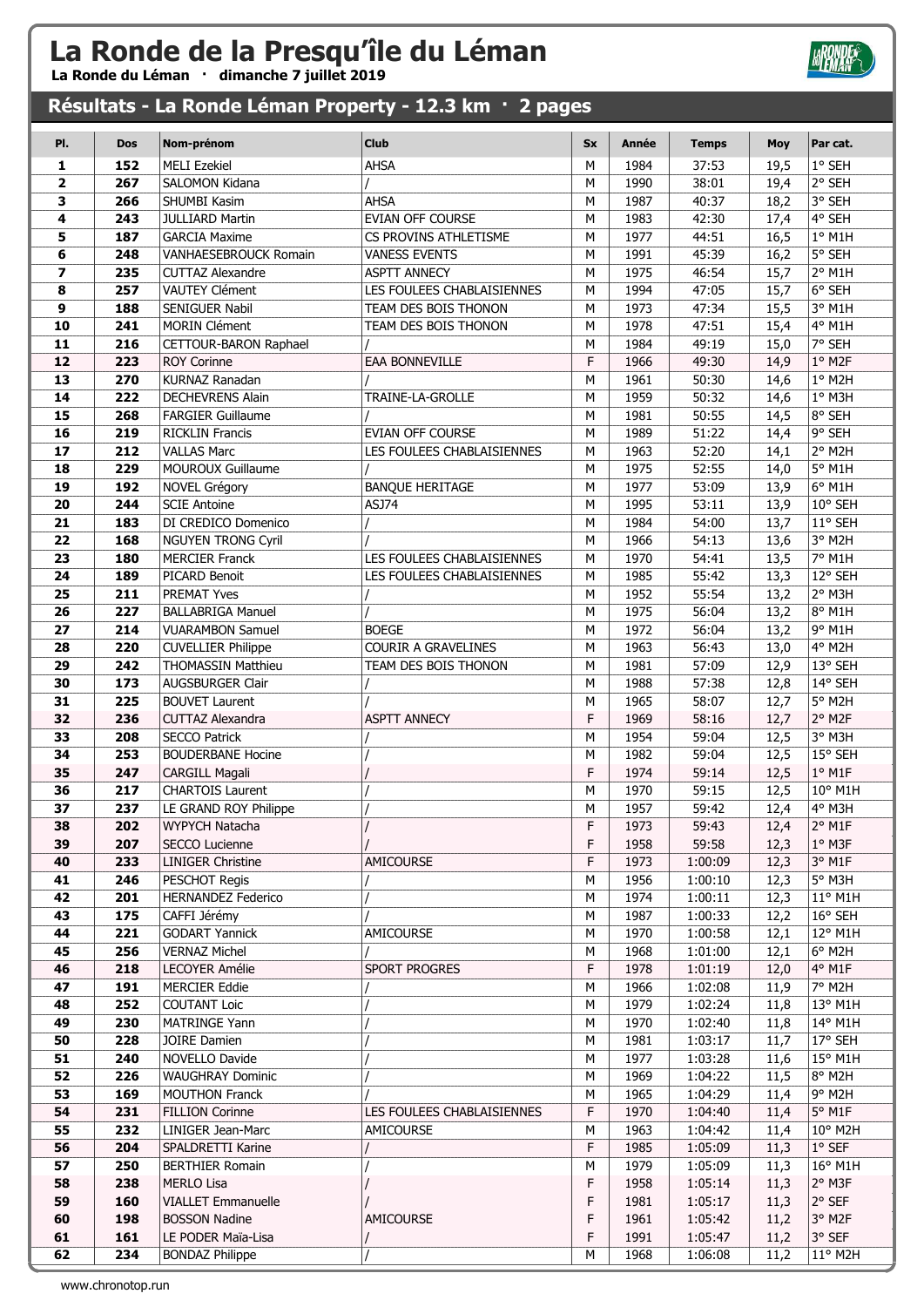La Ronde du Léman · dimanche 7 juillet 2019

### Résultats - La Ronde Léman Property - 12.3 km · 2 pages

| PI. | <b>Dos</b> | Nom-prénom                     | <b>Club</b>                | <b>Sx</b>   | <b>Année</b> | <b>Temps</b> | Moy  | Par cat. |
|-----|------------|--------------------------------|----------------------------|-------------|--------------|--------------|------|----------|
| 63  | 251        | <b>DEPIERRE Fabrice</b>        |                            | M           | 1975         | 1:06:46      | 11,1 | 17° M1H  |
| 64  | 176        | <b>CARON Karine</b>            | S.O.C. CALAIS              | F           | 1970         | 1:06:57      | 11,0 | $6°$ M1F |
| 65  | 239        | <b>BOUVIER Katia</b>           |                            | F           | 1973         | 1:06:58      | 11,0 | 7° M1F   |
| 66  | 259        | <b>CELEYRON Sébastien</b>      |                            | M           | 1965         | 1:07:34      | 10,9 | 12° M2H  |
| 67  | 255        | <b>MENGUY Bernard</b>          | AMICOURSE                  | M           | 1946         | 1:07:50      | 10,9 | $1°$ M4H |
| 68  | 210        | <b>DUMONT Francois</b>         |                            | M           | 1964         | 1:08:04      | 10,8 | 13° M2H  |
| 69  | 179        | <b>MERCIER Jean-Louis</b>      |                            | M           | 1945         | 1:08:22      | 10,8 | 2° M4H   |
| 70  | 177        | <b>BOSSON Nathalie</b>         |                            | F           | 1984         | 1:09:06      | 10,7 | 4° SEF   |
| 71  | 249        | <b>VANHAESEBROUCK Philippe</b> | <b>VANESS EVENTS</b>       | M           | 1960         | 1:09:08      | 10,7 | 14° M2H  |
| 72  | 190        | <b>HARRANG Estelle</b>         | LES FOULEES CHABLAISIENNES | F           | 1986         | 1:09:11      | 10,7 | 5° SEF   |
| 73  | 162        | <b>MORTIER Sebastien</b>       | <b>RACING SEB</b>          | M           | 1972         | 1:09:32      | 10,6 | 18° M1H  |
| 74  | 185        | <b>SCHILLER Patrick</b>        |                            | М           | 1959         | 1:09:49      | 10,6 | 6° M3H   |
| 75  | 199        | <b>BIRRAUX Jérôme</b>          | TEAM MICH MICH             | M           | 1978         | 1:10:00      | 10,5 | 19° M1H  |
| 76  | 254        | NICOLLET Christine             | AMICOURSE 74               | F           | 1962         | 1:11:04      | 10,4 | 4° M2F   |
| 77  | 170        | <b>BONVIN Cathy</b>            |                            | $\mathsf F$ | 1966         | 1:11:30      | 10,3 | 5° M2F   |
| 78  | 245        | <b>MATHIS Lionel</b>           |                            | M           | 1980         | 1:11:44      | 10,3 | 18° SEH  |
| 79  | 215        | <b>DAMIAND Patrick</b>         |                            | М           | 1968         | 1:13:07      | 10,1 | 15° M2H  |
| 80  | 209        | <b>BARTHE Leika</b>            |                            | F           | 1988         | 1:13:07      | 10,1 | 6° SEF   |
| 81  | 205        | <b>BINETRUY Sandrine</b>       |                            | F           | 1969         | 1:13:12      | 10,1 | 6° M2F   |
| 82  | 186        | KUGARAJAH Rajeevan             |                            | M           | 1988         | 1:13:55      | 10,0 | 19° SEH  |
| 83  | 159        | <b>BOUREL Michel</b>           |                            | M           | 1969         | 1:14:34      | 9,9  | 16° M2H  |
| 84  | 264        | <b>MOURLIER Béatrice</b>       | AMICOURSE                  | $\mathsf F$ | 1974         | 1:15:01      | 9,8  | 8° M1F   |
| 85  | 167        | <b>LAM David</b>               |                            | M           | 1981         | 1:15:05      | 9,8  | 20° SEH  |
| 86  | 260        | DI CREDICO Marie-Julie         |                            | $\mathsf F$ | 1985         | 1:15:05      | 9,8  | 7° SEF   |
| 87  | 181        | <b>CARDEAL Sonia</b>           | T.R.T. MONTHEY             | F           | 1959         | 1:15:27      | 9,8  | 3° M3F   |
| 88  | 262        | <b>FAVRE Julien</b>            |                            | M           | 2000         | 1:16:20      | 9,7  | 1° JUH   |
| 89  | 263        | <b>FAVRE Patrick</b>           |                            | М           | 1966         | 1:16:21      | 9,7  | 17° M2H  |
| 90  | 224        | <b>ANSELMO Stephane</b>        |                            | M           | 1977         | 1:17:13      | 9,6  | 20° M1H  |
| 91  | 193        | <b>DELEVAUX Emilie</b>         |                            | F           | 1977         | 1:17:14      | 9,6  | 9° M1F   |
| 92  | 206        | PEYRE Aymeric                  |                            | М           | 1975         | 1:17:15      | 9,6  | 21° M1H  |
| 93  | 165        | PELLEVAT Malika                |                            | $\mathsf F$ | 1982         | 1:17:20      | 9,5  | 8° SEF   |
| 94  | 184        | <b>BOUE Sophie</b>             | AMICOURSE                  | F           | 1973         | 1:17:23      | 9,5  | 10° M1F  |
| 95  | 157        | <b>BARDONNEX Marie-Laure</b>   |                            | F           | 1970         | 1:18:23      | 9,4  | 11° M1F  |
| 96  | 172        | <b>PETITPIERRE Laure</b>       | <b>NANGY</b>               | F           | 1990         | 1:18:56      | 9,4  | 9° SEF   |
| 97  | 171        | <b>VACHOT Laure</b>            | <b>BASIC FIT</b>           | F           | 1994         | 1:18:57      | 9,4  | 10° SEF  |
| 98  | 182        | <b>SCHMID William</b>          | T.R.T. MONTHEY             | M           | 1956         | 1:19:58      | 9,2  | 7° M3H   |
| 99  | 178        | <b>HUBERT Karina</b>           |                            | $\mathsf F$ | 1975         | 1:20:06      | 9,2  | 12° M1F  |
| 100 | 269        | <b>BELET Alicia</b>            |                            | $\mathsf F$ | 1994         | 1:21:37      | 9,0  | 11° SEF  |
| 101 | 258        | WINTZER-WEHEKIND Justin        | LES FOULEES CHABLAISIENNES | M           | 1984         | 1:21:41      | 9,0  | 21° SEH  |
| 102 | 200        | <b>HERNANDEZ Mariana</b>       |                            | F           | 1975         | 1:23:45      | 8,8  | 13° M1F  |
| 103 | 196        | <b>BARBEROT Audrey</b>         |                            | F           | 1988         | 1:25:47      | 8,6  | 12° SEF  |
| 104 | 197        | <b>LETELLIER Tony</b>          |                            | M           | 1985         | 1:25:47      | 8,6  | 22° SEH  |
| 105 | 194        | <b>CABARET Marianne</b>        | ASSOCIATION AMI COURSES    | F           | 1949         | 1:41:56      | 7,2  | 1° M4F   |

**HRONDE®**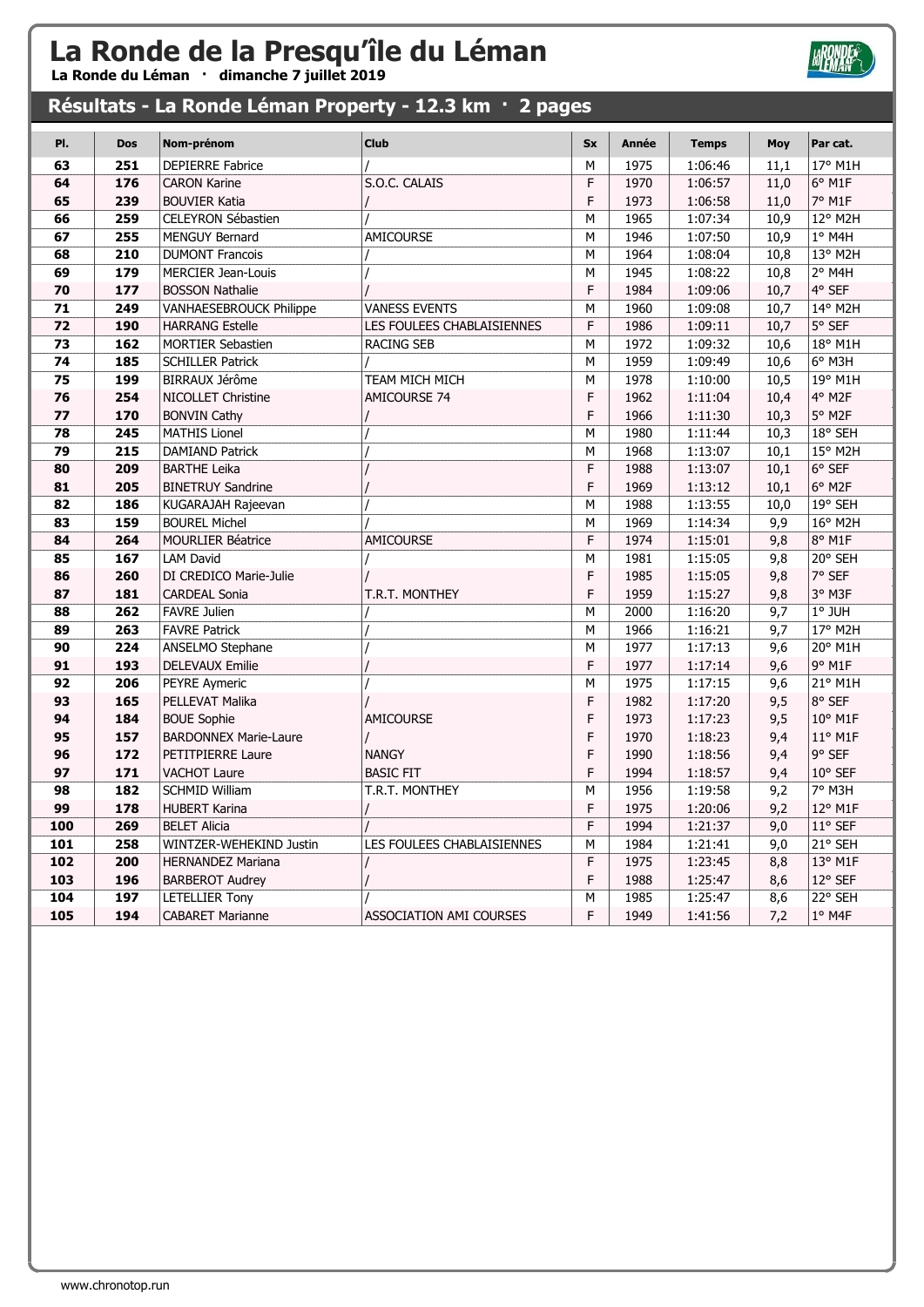La Ronde du Léman · dimanche 7 juillet 2019

### Résultats - La petite Ronde - 7.6 km · 2 pages

| PI.                     | <b>Dos</b>   | Nom-prénom                                    | <b>Club</b>                | <b>Sx</b> | Année        | <b>Temps</b>   | <b>Moy</b>   | Par cat.                   |
|-------------------------|--------------|-----------------------------------------------|----------------------------|-----------|--------------|----------------|--------------|----------------------------|
| 1                       | 1001         | <b>WYNDAELE Romain</b>                        | <b>AHSA</b>                | M         | 1996         | 24:15          | 18,8         | 1° SEH                     |
| $\overline{\mathbf{2}}$ | 1074         | CHIBKO Johan                                  | TERRE DE RUNNING           | M         | 1996         | 25:24          | 18,0         | $2°$ SEH                   |
| 3                       | 1069         | <b>HARDIVILLE Paul</b>                        | <b>EVIAN OFF COURSE</b>    | M         | 2001         | 26:19          | 17,3         | $1°$ JUH                   |
| 4                       | 1079         | DÉCURNINGE Xavier                             | AC EVIAN                   | M         | 1986         | 26:38          | 17,1         | 3° SEH                     |
| 5                       | 1084         | MOUZOUN Lahcen                                |                            | M         | 1993         | 27:39          | 16,5         | 4° SEH                     |
| 6                       | 1073         | <b>KAMINSKI Thomas</b>                        | RICHEMONT GVA TRAIL CLUB   | M         | 1984         | 28:15          | 16,1         | 5° SEH                     |
| $\overline{\mathbf{z}}$ | 1040         | <b>OSEIRA Nicolas</b>                         | FOULEES CHABLAISIENNES     | M         | 1994         | 28:44          | 15,9         | 6° SEH                     |
| 8                       | 1053         | <b>BREYNE Théo</b>                            | FAUCIGNY ATHLETIC CLUB     | M         | 2003         | 28:48          | 15,8         | $1°$ CAH                   |
| 9                       | 1035         | LEROUX Jean-Michel                            | <b>VEO 2000</b>            | M         | 1980         | 29:24          | 15,5         | 7° SEH                     |
| 10                      | 1052         | <b>BREYNE Hugo</b>                            | FAUCIGNY ATHLETIC CLUB     | M         | 2003         | 30:02          | 15,2         | 2° CAH                     |
| 11                      | 1083         | <b>DOUX Adrien</b>                            |                            | M         | 1981         | 30:04          | 15,2         | 8° SEH                     |
| 12                      | 1039         | <b>VUARAMBON Justin</b>                       | <b>BOEGE</b>               | M         | 2001         | 30:11          | 15,1         | 2° JUH                     |
| 13                      | 1017         | <b>DUTRIAUX Audrey</b>                        |                            | F         | 1986         | 30:12          | 15,1         | $1°$ SEF                   |
| 14                      | 1037         | <b>BLACQUE Nicolas</b>                        |                            | M         | 1982         | 30:50          | 14,8         | 9° SEH                     |
| 15                      | 1066         | <b>MENETRIER Victor</b>                       | EVIAN OFF COURSE           | M         | 2003         | 31:16          | 14,6         | 3° CAH                     |
| 16                      | 1057         | <b>PERRON Alexandre</b>                       |                            | ${\sf M}$ | 1986         | 31:37          | 14,4         | 10° SEH                    |
| 17                      | 1041         | VIAZZI Alberto                                |                            | М         | 1987         | 31:58          | 14,3         | 11° SEH                    |
| 18                      | 1043         | <b>SAKER Karim</b>                            | TEAM DES BOIS THONON       | M         | 1973         | 32:48          | 13,9         | $1°$ M1H                   |
| 19                      | 1077         | <b>MICHEL Ludovic</b>                         |                            | M         | 1980         | 33:28          | 13,6         | 12° SEH<br>$1^{\circ}$ ESF |
| 20<br>21                | 1032<br>1064 | FRANCHEQUIN Fanny<br><b>GROSSIORD Gauvain</b> | <b>AC EVIAN</b>            | F<br>M    | 1998<br>2002 | 33:30<br>33:34 | 13,6         | 4° CAH                     |
| 22                      | 1054         | <b>FERRAND Alice</b>                          | <b>AC EVIAN</b>            | F         | 2002         | 34:04          | 13,6<br>13,4 | $1^{\circ}$ CAF            |
| 23                      | 1050         | <b>BONNET Manon</b>                           |                            | F         | 1993         | 34:53          | 13,1         | 2° SEF                     |
| 24                      | 1062         | <b>CONDAMINET Léa</b>                         |                            | F         | 2002         | 34:59          | 13,0         | 2° CAF                     |
| 25                      | 1029         | <b>BURGNARD Laurie</b>                        | LES BASQUETTES FUMANTES    | F         | 1994         | 35:14          | 12,9         | 3° SEF                     |
| 26                      | 1080         | SERVOZ Grégory                                |                            | M         | 1992         | 35:36          | 12,8         | 13° SEH                    |
| 27                      | 1056         | <b>VIGOUROUX Marie Claire</b>                 | TEAM DES BOIS THONON       | F         | 1970         | 36:24          | 12,5         | $1^{\circ}$ M1F            |
| 28                      | 1058         | <b>OPITEK Alain</b>                           |                            | M         | 1963         | 37:39          | 12,1         | 1° M2H                     |
| 29                      | 1071         | <b>BEAUDOUIN Sophie</b>                       | <b>TEAM TRAINERS</b>       | F         | 1985         | 39:46          | 11,5         | 4° SEF                     |
| 30                      | 1070         | <b>CHAIZE Damien</b>                          |                            | M         | 1985         | 40:00          | 11,4         | 14° SEH                    |
| 31                      | 1068         | WOJCIECHOWSKI Igor                            |                            | M         | 1976         | 41:08          | 11,1         | 2° M1H                     |
| 32                      | 1059         | LAMOUILLE Morgane                             | TEAM DES BOIS THONON       | F         | 2002         | 41:10          | 11,1         | 3° CAF                     |
| 33                      | 1060         | <b>VOISIN Martial</b>                         | TEAM DES BOIS THONON       | M         | 1960         | 41:16          | 11,1         | 2° M2H                     |
| 34                      | 1067         | WOJCIECHOWSKI Adélaïde                        |                            | F         | 1978         | 41:35          | 11,0         | 2° M1F                     |
| 35                      | 1065         | <b>DUPONT Erwan</b>                           |                            | M         | 2000         | 42:30          | 10,7         | 3° JUH                     |
| 36                      | 1028         | <b>DUPONT Andréane</b>                        |                            | F         | 2002         | 42:30          | 10,7         | 4° CAF                     |
| 37                      | 1027         | <b>LAURENT Charles</b>                        |                            | M         | 1979         | 42:50          | 10,7         | 3° M1H                     |
| 38                      | 1061         | <b>MORIN Bouchra</b>                          | TEAM DES BOIS THONON       | F         | 1974         | 42:53          | 10,6         | $3^{\circ}$ M1F            |
| 39                      | 1076         | VAN POTTELSBERGHUE Laurence                   |                            | F         | 1981         | 44:18          | 10,3         | 5° SEF                     |
| 40                      | 1018         | MELLANO Raphael                               |                            | M         | 2003         | 44:24          | 10,3         | 5° CAH                     |
| 41                      | 1019         | MELLANO Thomas                                |                            | М         | 1974         | 44:27          | 10,3         | 4° M1H                     |
| 42                      | 1075         | <b>VAUTHEY Suzy</b>                           |                            | F         | 1986         | 44:51          | 10,2         | $6°$ SEF                   |
| 43                      | 1009         | OH Kathleen                                   |                            | F         | 2003         | 44:56          | 10,2         | 5° CAF                     |
| 44                      | 1008         | CARGILL Zoé                                   |                            | F         | 2003         | 44:58          | 10,1         | 6° CAF                     |
| 45                      | 1030         | DOMAS CHAVANNE Beatrice                       |                            | F         | 1963         | 45:17          | 10,1         | $1°$ M2F                   |
| 46                      | 1055         | <b>MATRINGE Lauryne</b>                       |                            | F<br>F    | 2002<br>1983 | 45:44          | 10,0         | 7° CAF<br>7° SEF           |
| 47<br>48                | 1033<br>1004 | ALLEGRA VACHAT Jenny<br>POURPRIX Patricia     |                            | F         | 1977         | 45:51<br>45:52 | 10,0         | 4° M1F                     |
| 49                      | 1020         | <b>PARDON Carole</b>                          | AMICOURSE                  | F         | 1974         | 46:51          | 9,9<br>9,7   | 5° M1F                     |
| 50                      | 1016         | <b>REMY Alain</b>                             |                            | M         | 1962         | 47:06          | 9,7          | 3° M2H                     |
| 51                      | 1048         | PONCHON Anne                                  |                            | F         | 1982         | 47:12          | 9,7          | 8° SEF                     |
| 52                      | 1007         | LEFEVRE Christine                             |                            | F         | 1963         | 47:30          | 9,6          | 2° M2F                     |
| 53                      | 1024         | <b>VEAU Christian</b>                         |                            | M         | 1966         | 47:47          | 9,5          | 4° M2H                     |
| 54                      | 1025         | <b>FRATTINI Estelle</b>                       |                            | F         | 1972         | 47:48          | 9,5          | $6^{\circ}$ M1F            |
| 55                      | 1049         | PEILLEX Bénédicte                             |                            | F         | 1995         | 47:53          | 9,5          | 9° SEF                     |
| 56                      | 1038         | <b>LEGER Juliette</b>                         |                            | F         | 1986         | 49:02          | 9,3          | 10° SEF                    |
| 57                      | 1044         | <b>BICHARD Nadège</b>                         |                            | F         | 1980         | 49:05          | 9,3          | 11° SEF                    |
| 58                      | 1023         | <b>MARY Laurène</b>                           |                            | F         | 1987         | 49:20          | 9,2          | 12° SEF                    |
| 59                      | 1047         | <b>CUVELLIER Karine</b>                       | <b>COURIR A GRAVELINES</b> | F         | 1968         | 49:53          | 9,1          | 3° M2F                     |
| 60                      | 1036         | <b>BAUDET Bernard</b>                         |                            | М         | 1945         | 50:04          | 9,1          | $1°$ M4H                   |
| 61                      | 1013         | <b>BIRRAUX Karine</b>                         |                            | F         | 1975         | 50:07          | 9,1          | 7° M1F                     |
| 62                      | 1051         | VULLIEZ Gaëlle                                |                            | F.        | 1980         | 51:20          | 8,9          | 13° SEF                    |

**BRONDES**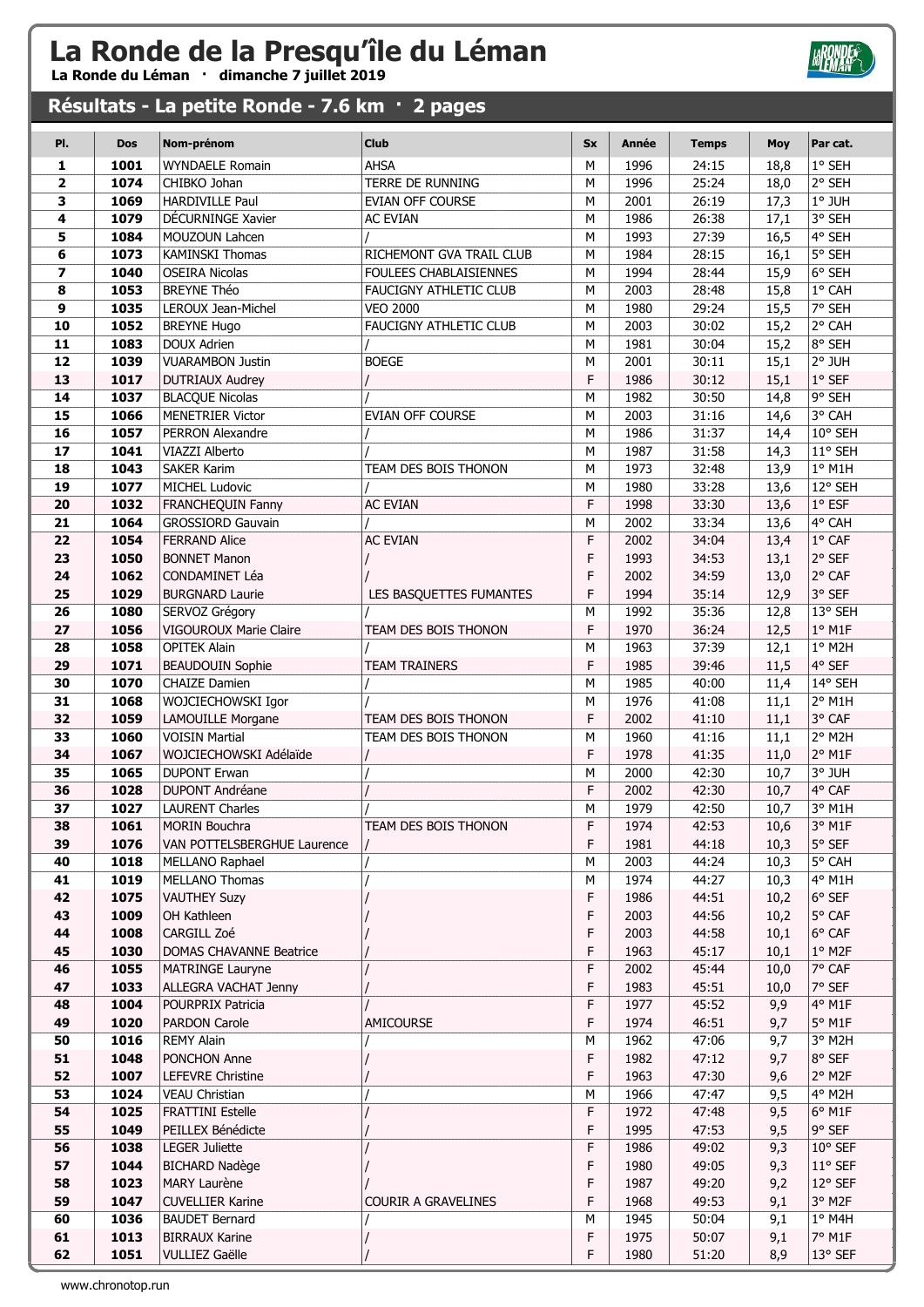| PI. | <b>Dos</b> | Nom-prénom                  | <b>Club</b>            | <b>Sx</b> | Année | <b>Temps</b> | <b>Moy</b> | Par cat.              |
|-----|------------|-----------------------------|------------------------|-----------|-------|--------------|------------|-----------------------|
| 63  | 1063       | MARSURA Frédérique          |                        | F.        | 1973  | 51:22        | 8,9        | 8° M1F                |
| 64  | 1012       | <b>JACQUET Carole</b>       |                        | F         | 1982  | 51:22        | 8,9        | 14° SEF               |
| 65  | 1042       | MARQUOIS ANSELMO Esther     |                        | F         | 1976  | 51:23        | 8,9        | $9°$ M <sub>1</sub> F |
| 66  | 1078       | PIRCAK Véronique            |                        | F         | 1975  | 51:48        | 8,8        | $10^{\circ}$ M1F      |
| 67  | 1015       | MOUROUX Noélyse             |                        | F         | 2003  | 52:41        | 8,7        | 8° CAF                |
| 68  | 1014       | MOUROUX Nadège              |                        | F         | 1978  | 52:45        | 8,6        | $11^{\circ}$ M1F      |
| 69  | 1026       | <b>LAURENT Vicky</b>        |                        | F         | 1981  | 53:13        | 8,6        | $15°$ SEF             |
| 70  | 1082       | <b>FARGIER Odile</b>        |                        | F         | 1982  | 53:30        | 8,5        | $16°$ SEF             |
| 71  | 1081       | <b>MAGDELEINE Constance</b> |                        | F         | 1997  | 53:31        | 8,5        | 2° ESF                |
| 72  | 1011       | <b>CAMUS Veronique</b>      |                        | F         | 1980  | 53:50        | 8,5        | $17°$ SEF             |
| 73  | 1034       | <b>VALLAS Peggy</b>         |                        | F         | 1974  | 53:53        | 8,5        | 12° M1F               |
| 74  | 1006       | MEGEVAND Stéphanie          | <b>CHABLAIS NORDIC</b> | F         | 1973  | 55:30        | 8,2        | 13° M1F               |
| 75  | 1045       | <b>MUGNIER Alexia</b>       |                        | F         | 1985  | 55:55        | 8,2        | 18° SEF               |
| 76  | 1046       | <b>VERSCHAEVE Ghislaine</b> |                        | F         | 1972  | 57:09        | 8,0        | 14° M1F               |
| 77  | 1031       | PEYRE Valérie               |                        | F         | 1973  | 58:57        | 7,7        | 15° M1F               |
| 78  | 1022       | <b>MAUVY Cécile</b>         |                        | F         | 1947  | 1:00:05      | 7,6        | $1°$ M4F              |
| 79  | 1003       | PONCET Joel                 | <b>SPAC</b>            | M         | 1970  | 1:12:56      | 6,3        | 5° M1H                |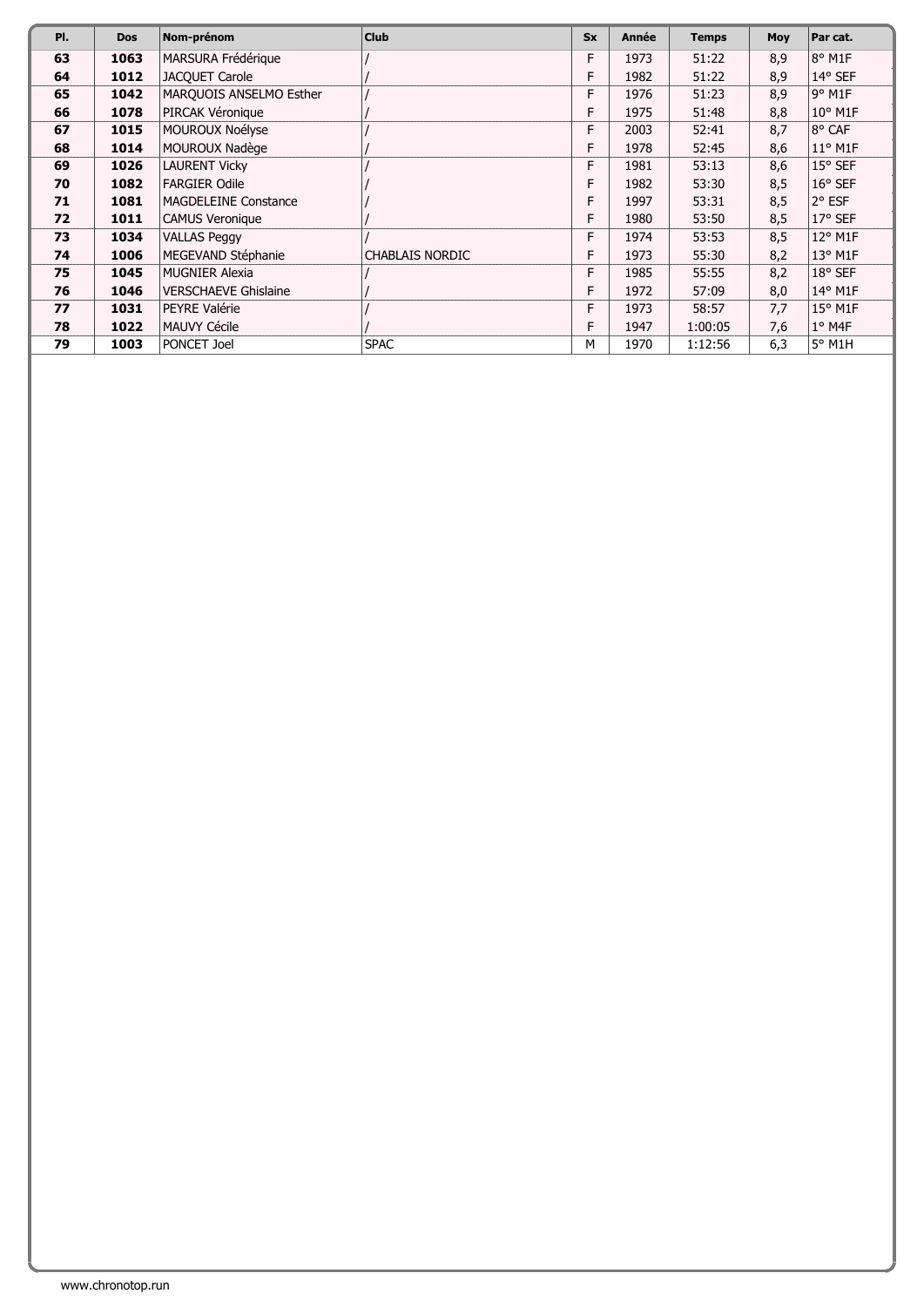La Ronde du Léman · dimanche 7 juillet 2019

### Résultats - Eveil Athlé - 0.8 km · 1 page

| PI.                      | <b>Dos</b> | Nom-prénom                 | <b>Club</b>                  | <b>Sx</b> | <b>Année</b> | <b>Temps</b> | Moy  | Par cat.        |
|--------------------------|------------|----------------------------|------------------------------|-----------|--------------|--------------|------|-----------------|
| 1                        | 1209       | <b>TROUILLET Nathaël</b>   | <b>BONNEVILLE - LA ROCHE</b> | M         | 2010         | 3:58         | 12,1 | 1° EAH          |
| $\mathbf{2}$             | 1211       | <b>JULLIARD Lorian</b>     |                              | M         | 2010         | 4:00         | 12,0 | 2° EAH          |
| 3                        | 1216       | <b>GAS Gabriel</b>         |                              | M         | 2011         | 4:00         | 12,0 | 3° EAH          |
| 4                        | 1224       | MARSURA Jonah              |                              | М         | 2010         | 4:08         | 11,6 | 4° EAH          |
| 5                        | 1229       | <b>HATNI Ilyes</b>         |                              | M         | 2011         | 4:09         | 11,6 | 5° EAH          |
| 6                        | 1231       | <b>KAYLOR Daniel</b>       |                              | M         | 2011         | 4:09         | 11,6 | 6° EAH          |
| $\overline{\phantom{a}}$ | 1202       | <b>ALLEN Louis</b>         |                              | М         | 2010         | 4:11         | 11,5 | 7° EAH          |
| 8                        | 1210       | <b>MOUTHON Célia</b>       |                              | F         | 2010         | 4:20         | 11,1 | $1^{\circ}$ EAF |
| 9                        | 1204       | <b>VUARNET Louis</b>       |                              | M         | 2011         | 4:23         | 11,0 | 8° EAH          |
| 10                       | 1232       | <b>ALLIN Oliver</b>        |                              | M         | 2012         | 4:25         | 10,9 | 9° EAH          |
| 11                       | 1227       | <b>DOUX Louis</b>          |                              | М         | 2012         | 4:30         | 10,7 | 10° EAH         |
| 12                       | 1228       | <b>MICHEL Lola</b>         |                              | F         | 2012         | 4:35         | 10,5 | 2° EAF          |
| 13                       | 1215       | <b>ROCHETTE Axelle</b>     | <b>EVIAN OFF COURSE</b>      | F         | 2011         | 4:37         | 10,4 | 3° EAF          |
| 14                       | 1203       | VAN DEN BERG GRIDELLO Nell |                              | F         | 2012         | 4:47         | 10,0 | 4° EAF          |
| 15                       | 1213       | <b>LENGLIN Maude</b>       |                              | F         | 2011         | 4:49         | 10,0 | 5° EAF          |
| 16                       | 1222       | <b>THOMASSIN Dimitil</b>   |                              | м         | 2012         | 4:54         | 9,8  | 11° EAH         |
| 17                       | 1218       | LAURENT Zoé                |                              | F         | 2012         | 4:54         | 9,8  | $6°$ EAF        |
| 18                       | 1220       | PEYRE Camille              |                              | F         | 2012         | 5:01         | 9,6  | 7° EAF          |
| 19                       | 1233       | ALLIN Joshua               |                              | M         | 2010         | 5:07         | 9,4  | 12° EAH         |
| 20                       | 1221       | <b>MORIN Camille</b>       | TEAM DES BOIS THONON         | М         | 2012         | 5:08         | 9,4  | 13° EAH         |
| 21                       | 1219       | <b>PEYRE Iris</b>          |                              | F         | 2012         | 5:14         | 9,2  | 8° EAF          |
| 22                       | 1225       | <b>HERTAULT Bodhi</b>      |                              | M         | 2012         | 5:25         | 8,9  | 14° EAH         |
| 23                       | 1217       | <b>DUCROZ Emma</b>         |                              | F         | 2011         | 5:30         | 8,7  | 9° EAF          |
| 24                       | 1226       | <b>DOUX Clémentine</b>     |                              | F         | 2012         | 5:33         | 8,7  | 10° EAF         |
| 25                       | 1212       | WOJCIECHOWSKI Sören        |                              | F         | 2010         | 5:35         | 8,6  | 11° EAF         |
| 26                       | 1207       | PEYRE Chloé                |                              | F         | 2010         | 5:41         | 8,5  | 12° EAF         |
| 27                       | 1206       | DELEVAUX Paloma            |                              | F         | 2010         | 5:42         | 8,4  | 13° EAF         |
| 28                       | 1208       | ANSELMO Noémie             |                              | F         | 2010         | 5:42         | 8,4  | 14° EAF         |
| 29                       | 1230       | FAVRE-ROCHEX Sarah         |                              | F         | 2012         | 6:09         | 7,8  | 15° EAF         |
| 30                       | 1223       | SERVOZ Aglaé               |                              | F         | 2011         | 6:12         | 7,7  | 16° EAF         |

**BRONDES**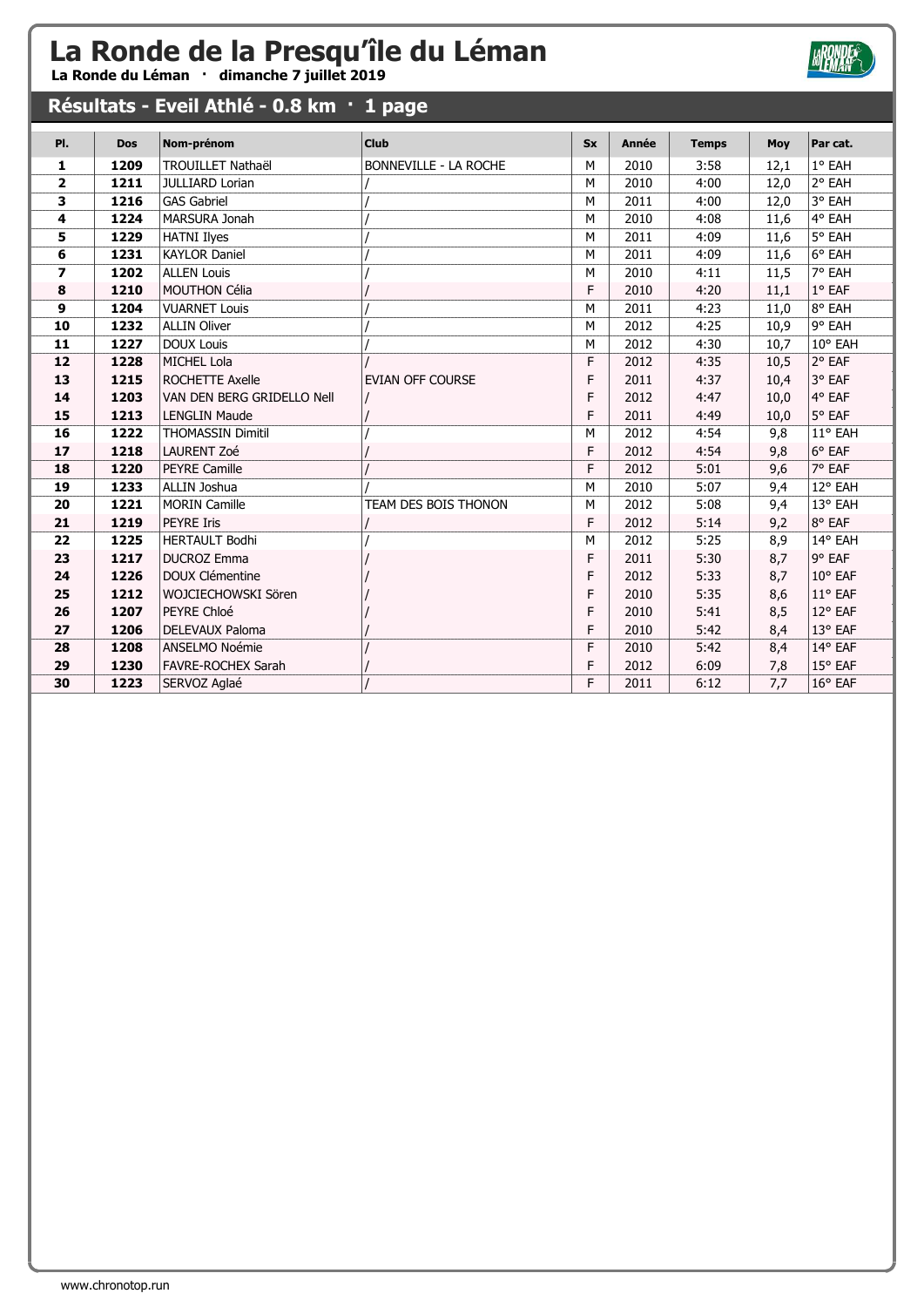La Ronde du Léman · dimanche 7 juillet 2019

### Résultats - Poussins Poussines - 1.4 km · 1 page

| PI.                     | <b>Dos</b> | Nom-prénom              | <b>Club</b>             | <b>Sx</b> | Année | <b>Temps</b> | Moy  | Par cat. |
|-------------------------|------------|-------------------------|-------------------------|-----------|-------|--------------|------|----------|
| 1                       | 1271       | <b>LENGLIN Paul</b>     |                         | M         | 2008  | 5:23         | 15,6 | 1° POH   |
| $\overline{2}$          | 1272       | <b>HOCHIN Corentin</b>  | PUBLIER TRIATHLON       | м         | 2008  | 5:37         | 15,0 | 2° POH   |
| 3                       | 1276       | MICHEL Matéo            |                         | M         | 2009  | 5:52         | 14,3 | 3° POH   |
| 4                       | 1270       | DE OLIVEIRA Ethan       |                         | M         | 2008  | 5:53         | 14,3 | 4° POH   |
| 5                       | 1265       | <b>GUGUEN Raphaelle</b> |                         | F         | 2008  | 6:07         | 13,7 | $1°$ POF |
| 6                       | 1278       | <b>DUFOUR Eline</b>     | <b>EVIAN OFF COURSE</b> | F         | 2009  | 6:08         | 13,7 | 2° POF   |
| $\overline{\mathbf{z}}$ | 1277       | <b>FARGIER Virginie</b> |                         | F         | 2009  | 6:15         | 13,4 | 3° POF   |
| 8                       | 1262       | LUEFKENS Kaya           |                         | F         | 2009  | 6:22         | 13,2 | 4° POF   |
| 9                       | 1268       | FRATTINI-VEAU Shan      |                         | M         | 2008  | 6:33         | 12,8 | 5° POH   |
| 10                      | 1273       | <b>SCHEFZICK Tom</b>    |                         | M         | 2008  | 6:34         | 12,8 | 6° POH   |
| 11                      | 1269       | <b>BEAUDOUT Ellen</b>   |                         | F         | 2009  | 6:36         | 12,7 | 5° POF   |
| 12                      | 1264       | <b>GEX Manon</b>        |                         | F         | 2009  | 6:38         | 12,7 | 6° POF   |
| 13                      | 1275       | <b>HERTAULT Rio</b>     |                         | F         | 2008  | 6:56         | 12,1 | 7° POF   |
| 14                      | 1263       | <b>GEX Theo</b>         |                         | м         | 2009  | 6:58         | 12,1 | 7° POH   |
| 15                      | 1267       | FRATTINI-VEAU Tom       |                         | M         | 2008  | 8:03         | 10,4 | 8° POH   |
| 16                      | 1266       | <b>VUARNET Angèle</b>   |                         | F         | 2008  | 8:13         | 10,2 | 8° POF   |
| 17                      | 1205       | <b>HUBERT Dominique</b> |                         | M         | 2008  | 9:44         | 8,6  | 9° POH   |
| 18                      | 1274       | <b>TRILLES Adrien</b>   |                         | м         | 2009  | 10:09        | 8,3  | 10° POH  |

**HRONDE**